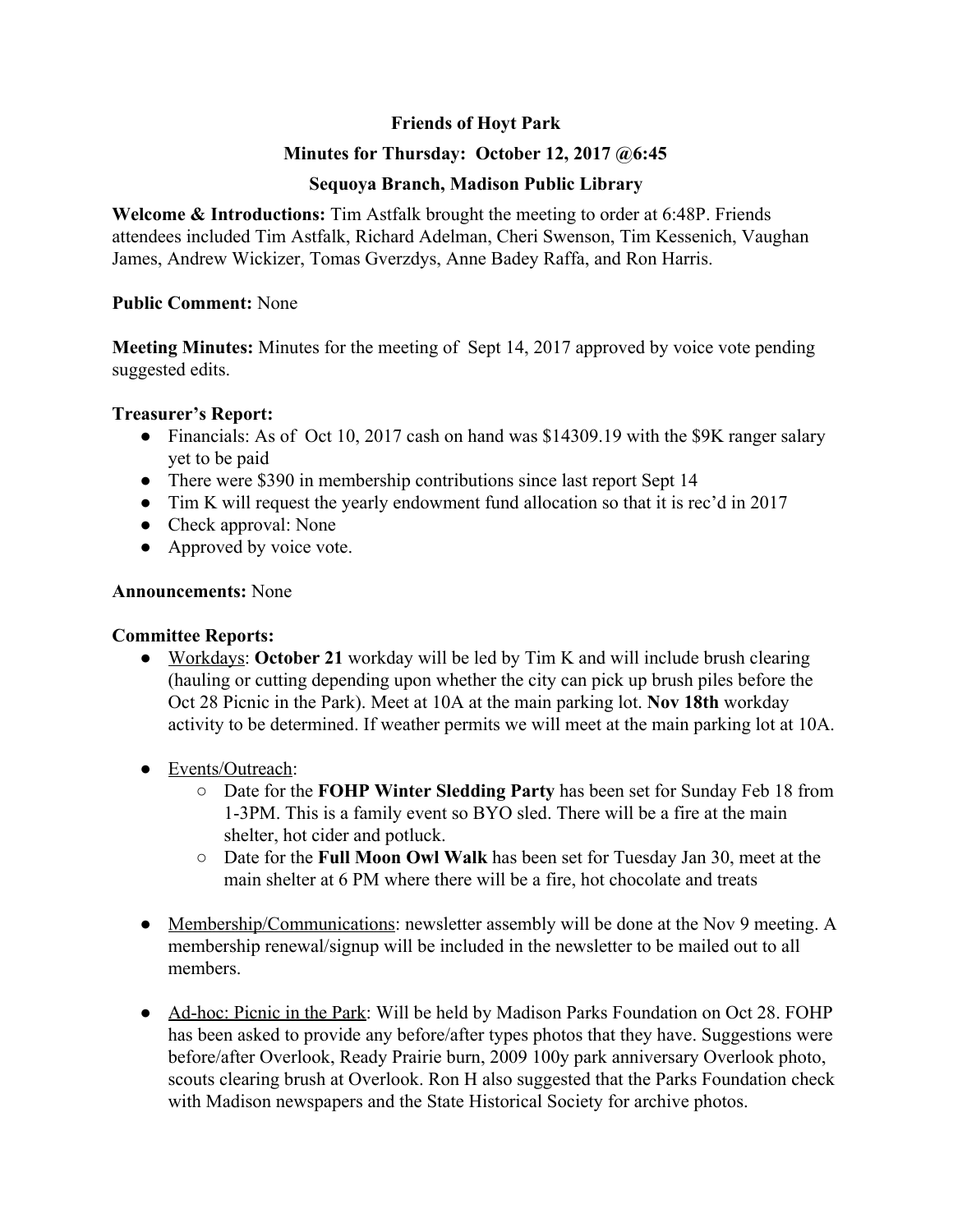#### **Old Business:**

- Existing Grants update: Dane County Environmental Council report started but not yet complete
- Volunteer workday review: The Sept 16th workday was attended by 7-8 people and involved seed gathering at Pheasant Branch Conservancy in Middleton. Seeds collected were returned to Dane Co. Parks to process and dry. Once processed our allocation of seeds will be returned to us for use in seeding our prairie areas.
- Eagle Scout project update: Sam, Luke and Ed Lynch of troop 15 will meet with City Parks Dept on Monday Oct 16 at 3PM to review their progress. Sam's bat house is pending final city approval and Luke will present his project that involves installation of a rain garden near the Roy's shelter to help cut down on water erosion on the service road and near the cinderella staircase.
- New grants for 2018: Tim A to check to see if FOHP can apply for a Dane Co. Environmental Council grant 2 years in a row. If so Tim A is willing to write a proposal(due late Feb) for a \$1000 grant to help defray the cost of Fall 2018 burn for both the Ready and Overlook prairies. A price quote from 2 contractors is required. Discussion regarding Anne R. proposed Citizen Scientist and Wildlife Acoustic Bat monitoring was tabled until the Nov. meeting. FOHP is open to submitting many grant proposals given that there are members that can write them.

## **New Business:**

- Ranger report: Tim K circulated the comprehensive final report prepared by summer ranger Erick F. and the city is asking for a report from FOHP regarding Erick's performance. FOHP plans to report that they would be delighted to have this engaged young man back in 2018.
- Dogs in the park rules: Rocky Bluff neighborhood representative Tomas G asked for clarification regarding the rules for dogs in the park. Dogs are allowed in Hoyt Park on a leash and only on the path that runs along Owen Parkway.

**Next Meeting Date:** Nov 9, 2017 6:45P @ Sequoya library

**Meeting adjourned @** 8:00 P